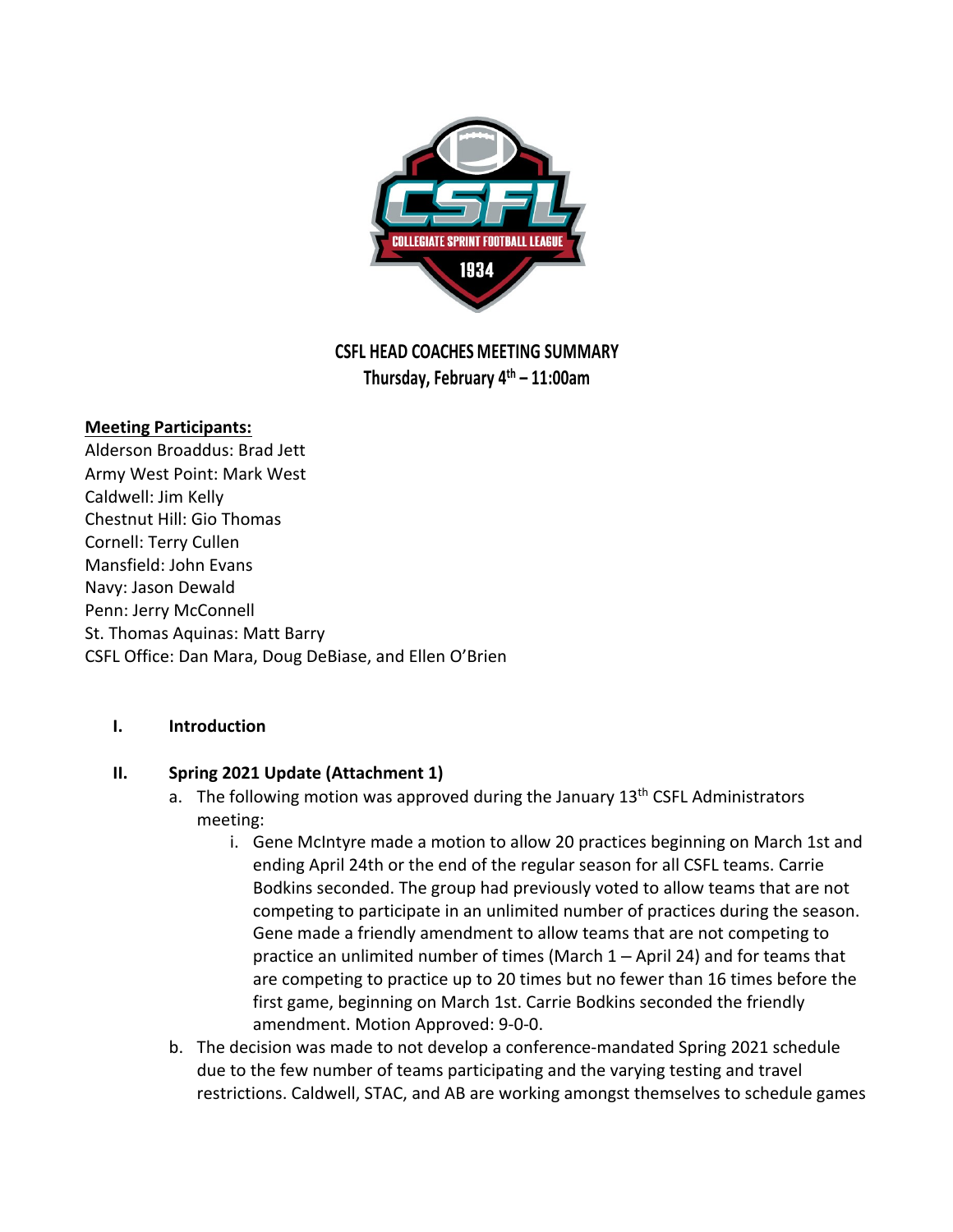during Spring 2021. Alderson Broaddus will be traveling to STAC for a 7:30pm game on April 10th.

c. The Academies have more stringent testing requirements than other schools in the CSFL, and require opponents to follow their testing protocol as well. It is possible this may impact the structure of the Fall 2021 schedule.

### **III. Fall 2021 Schedule Conversation**

- a. Post has withdrawn from the CSFL, which leaves the League with nine schools. Previously, the schedule featured a divisional structure, however, with an odd number of teams, this needs to be reviewed.
- b. John Evans is in favor of a single round robin schedule, which would include eight games (four home; four away) over nine dates (one team gets a bye each week). The schedule may need to start a week earlier in order to end before Thanksgiving. The two teams with the highest records could compete in a championship game. Or, the team with the highest record after the eight scheduled games could be crowned the champion. Jason Dewald is in favor of playing eight games and having the top two teams compete in the championship. Or, to implement a different playoff structure if the regular season only includes seven games per team. Terry Cullen has concerns about their ability to compete in more than seven games. Penn and Cornell are not sure when classes will begin in Fall 2021. If the season began on September 26<sup>th</sup> and ran for nine weeks, it would end on November 25<sup>th</sup> which is the weekend before Thanksgiving.
	- **i.** John Evans made a motion to have the CSFL Office develop an eight game, nine week schedule, as well as a schedule with divisions for the coaches and administrators to review. Jason Dewald seconded. Motion Approved: 9-0-0. The CSFL Office will begin drafting schedules next week

## **IV. Weigh-In Committee to Review/Verify Weigh-Ins**

- a. Mark West asked to discuss the potential for virtual weigh-ins using Zoom or another platform. A subcommittee has already been formed to review topics related to playing weight. The AD at Chestnut Hill, Jesse Balcer is the Chair of the subcommittee. The CSFL Office will schedule a meeting with the subcommittee to discuss the following topics:
	- 1. Virtual weigh-ins and the possibility of testing that process during Spring 2021 games.
	- 2. Having the CSFL Office randomly select players from each team for virtual weigh-ins.
	- ii. If there are other items the coaches would like the subcommittee to discuss, please send them to the CSFL Office.

## **V. Roster Size Increase**

a. Mansfield will be integrating with Bloomsburg and Lock Haven. They have been told this is primarily for academic reasons and it should not impact athletics. John Evans is in favor of increasing the roster size limit in an effort to further drive enrollment and to provide more opportunities for student-athletes. He suggested an increase to 80 roster